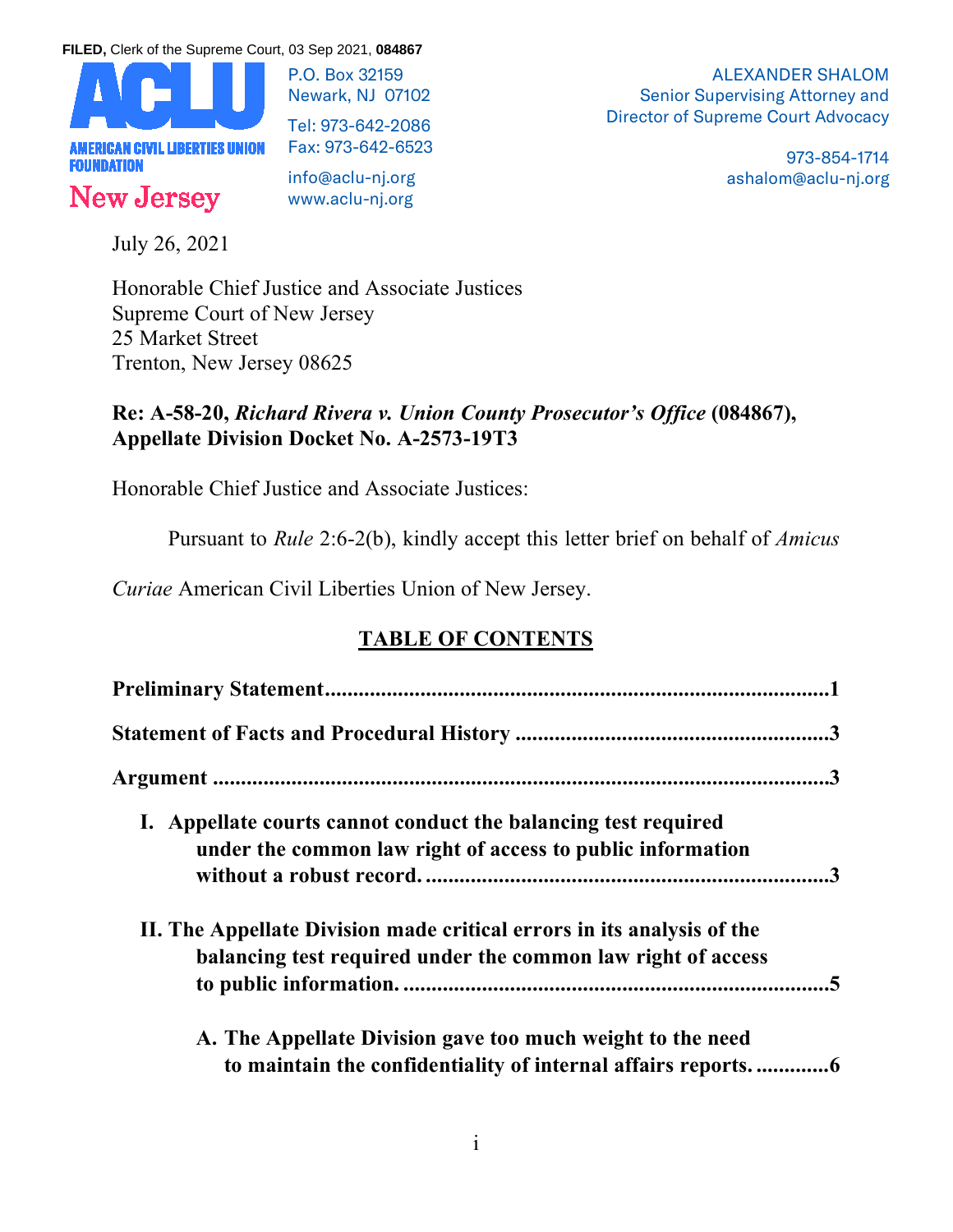| 1. The court improperly treated the Attorney<br>General's policy position as dispositive of the        |
|--------------------------------------------------------------------------------------------------------|
| 2. The court below focused exclusively on the<br>generalized need to maintain confidentiality, without |
| considering the particular facts of this case where                                                    |
| the identity of complainants might be able to be<br>. 8                                                |
| <b>B.</b> The Appellate Division failed to appreciate the importance                                   |
| of public knowledge about racism and sexism in policing10                                              |
|                                                                                                        |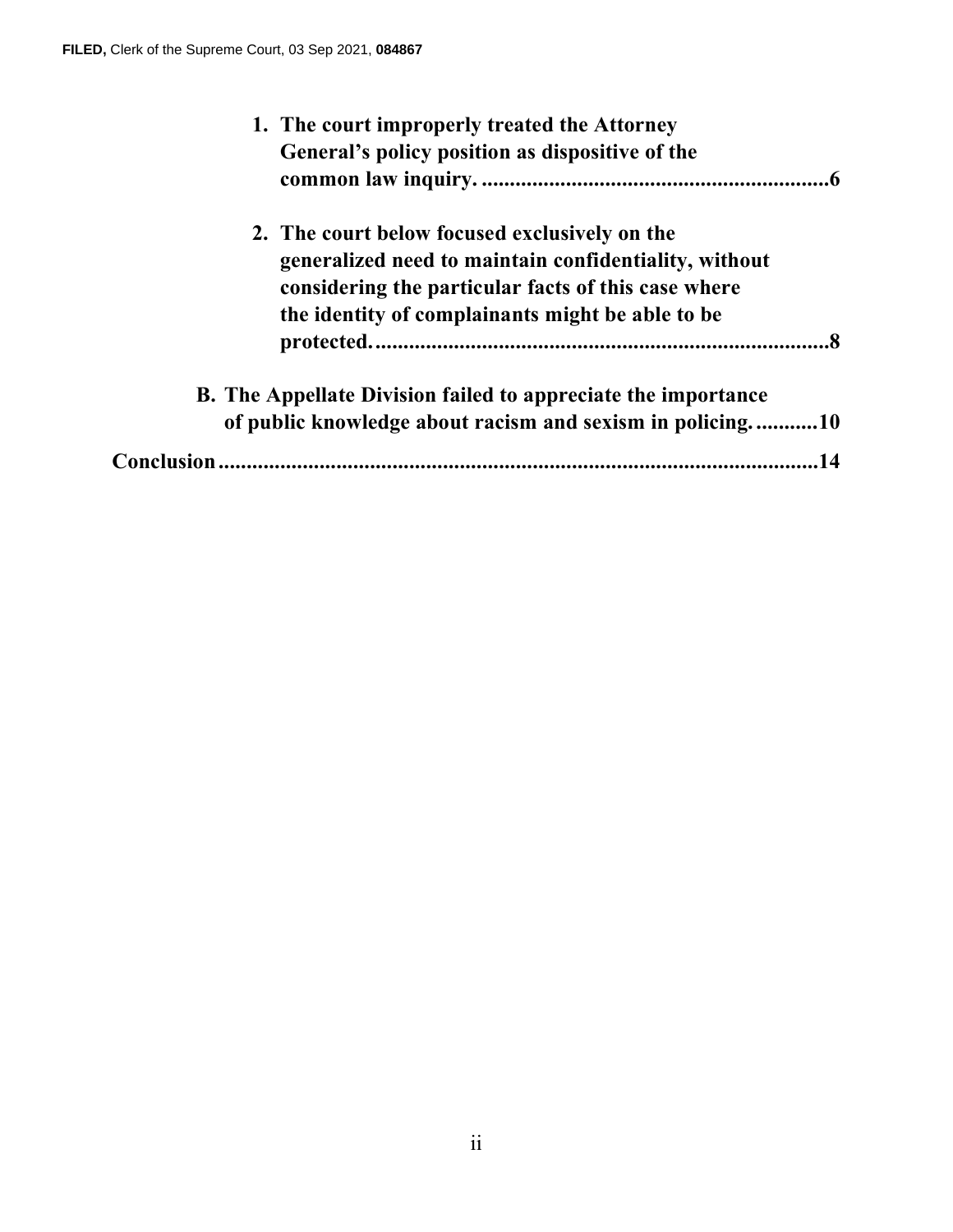#### **Preliminary Statement**

The Appellate Division utilized an improper process to evaluate Plaintiff's request under the common law right of access to public information, and that improper process produced incorrect results.

Rather than remanding the case to create the required record, the intermediate appellate court engaged in speculation about what the records *might* contain and the harm that *could* flow from their release. The court made categorical assumptions about an entire class of documents, without a record to determine whether the documents sought in this case fit the archetype of records that must remain confidential. (Point I).

That process error is reason enough to reverse the judgement of the Appellate Division. But here, the process error also produced a results error: although in many cases there is a good reason to preserve the confidentiality of internal affairs records, in this case, the public's interest in knowing the details of a law enforcement executive's use of racist and sexist epithets outweighs the need for secrecy. (Point II). The court below gave too much weight to the need for secrecy (Point II, A) and insufficient weight to the need for transparency. (Point II, B).

The Attorney General's *Internal Affairs Policy and Procedure (IAPP)* mandates – in most instances – that law enforcement agencies treat internal affairs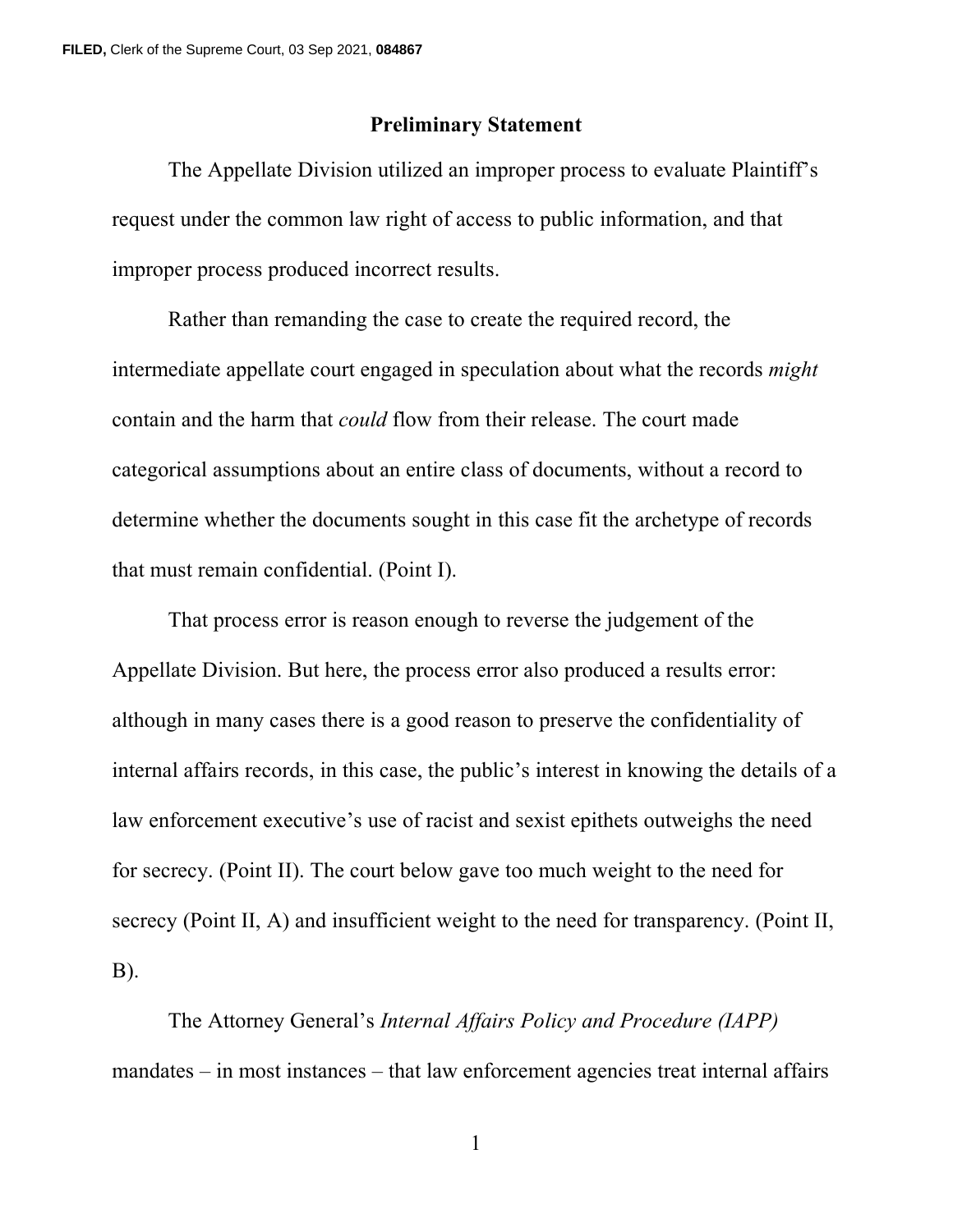files as confidential. Whatever impact that policy has on analysis under the Open Public Records Act, it cannot bind courts in evaluating common law claims. (Point II, A, 1). The circumstances of this case illustrate why reliance on a general interest cannot alone determine results of a common law balancing test. Although the existence of an Attorney General policy cannot determine the result, the rationale animating the policy should certainly inform a court's analysis. But here, the panel below looked only at the IAPP's concern with releasing the identity of internal affairs complainants without considering whether – under the peculiar facts of this case – the records could be released (perhaps in a redacted form) without divulging the identity of those who cooperated in the investigation. (Point II, A, 2).

This was no ordinary case. At issue were accusations that the police director in New Jersey's fourth largest city, a white man running a police department in a city that is more than eight-five percent non-white, used racist and sexist slurs to describe people who worked for him. Allegations like that impact not only the police department, but the entire city. And given the recent attention on race-based policing, the eyes of the entire state were focused on the City of Elizabeth. No law enforcement agency – or any entity, in fact – can be expected to root out discrimination in its practices if courts permit the agency to obscure the racist and sexist conduct of its leaders. The opinion below fails to acknowledge the important bases for Plaintiff's request. (Point II, B).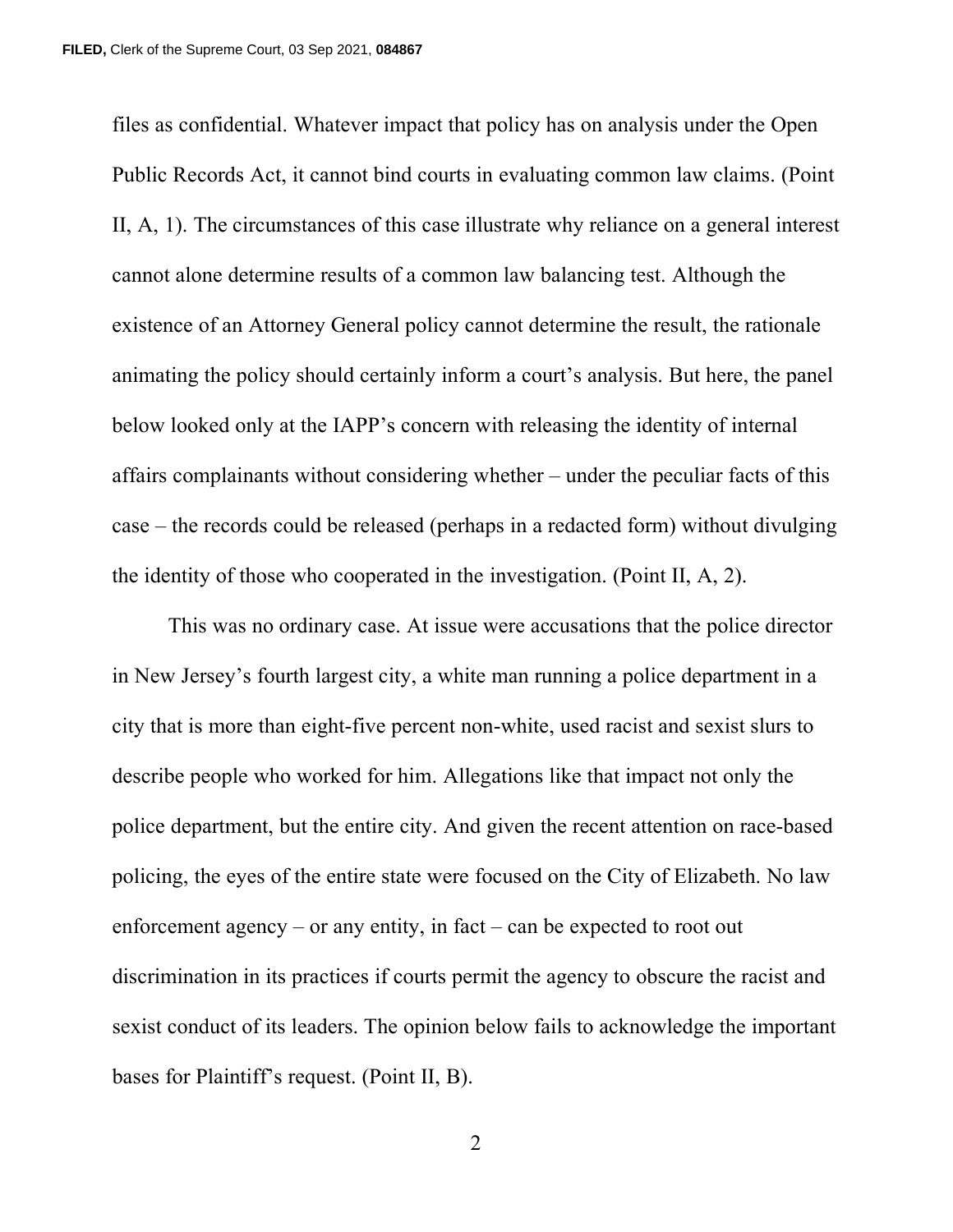For these reasons, unless the Court finds a right of access under OPRA, a remand is appropriate to build a proper record and conduct the required balancing of interests.

#### **Statement of Facts and Procedural History**

*Amicus* American Civil Liberties Union of New Jersey relies on the Statement of the Matter Involved contained in Plaintiff/Petitioner's Petition for Certification, adding that the Court granted the Petition on May 14, 2021.

#### **Argument**

## **I. Appellate courts cannot conduct the balancing test required under the common law right of access to public information without a robust record.**

When courts evaluate claims of access under the common law they must answer three questions: 1) whether the records are common law public documents; 2) whether the person seeking access has an interest in the subject matter of the material; and 3) whether the requester's interest outweighs the government's interest in preventing disclosure. *Keddie v. Rutgers, State Univ.*, 148 N.J. 36, 50 (1997). Two of these questions are not in dispute in this case; Defendants do not appear to contest, and the Appellate Division properly held, that the requested documents are public documents and Plaintiff Rivera has an interest in them. *Rivera v. Union Cty. Prosecutor's Off.*, No. A-2573-19T3, 2020 WL 3397794, \*11 (App. Div. June 19, 2020). The common law claim, then, turns on whether the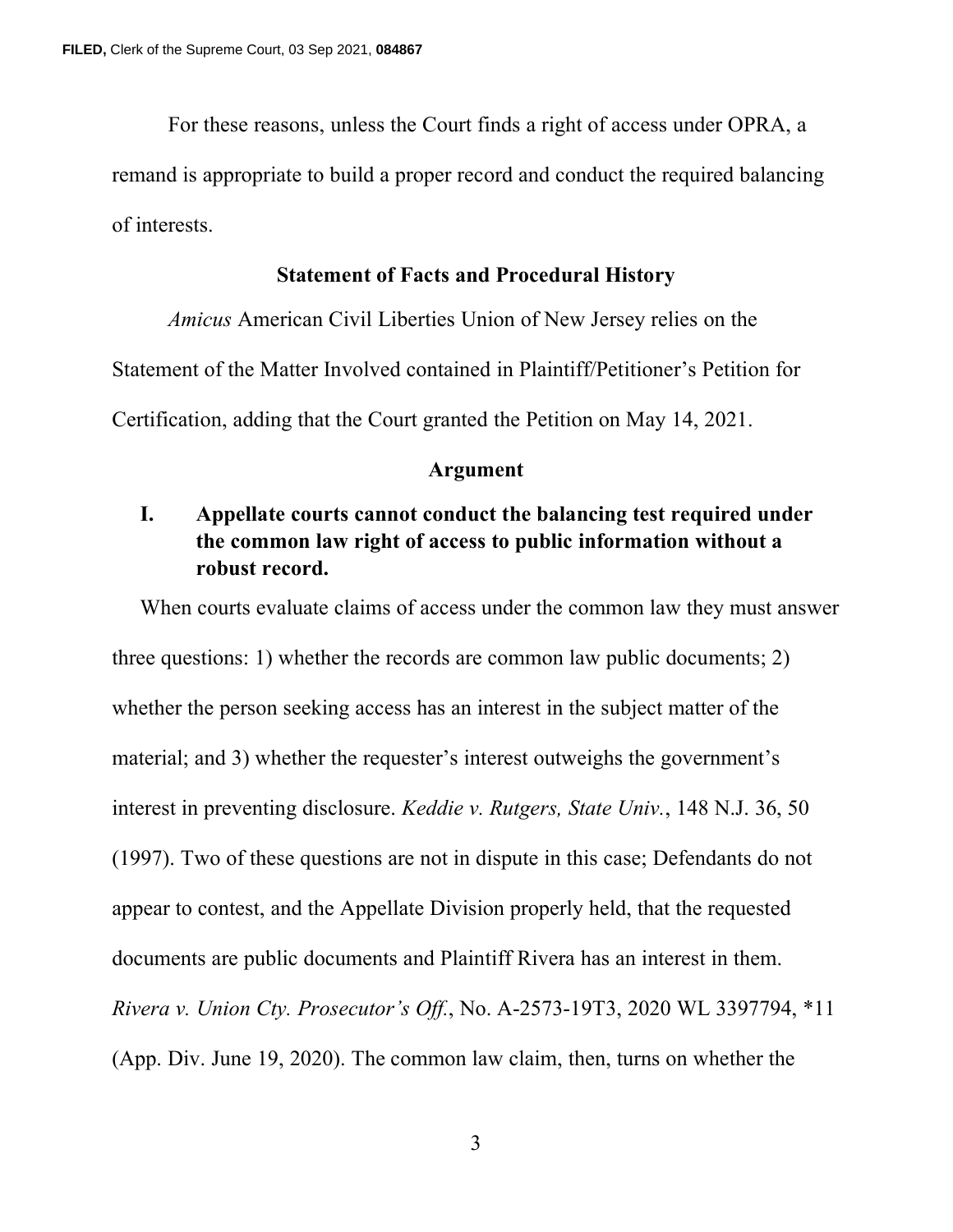Plaintiff's interest outweighs the government entities' interest in non-

disclosure. *Educ. L. Ctr. v. New Jersey Dep't of Educ.*, 198 N.J. 274, 303 (2009).

Courts evaluating common law claims consider a series of factors set forth in *Loigman v. Kimmelman*, 102 N.J. 98, 113 (1986), but they do so only when a sufficiently robust record has been developed. Where cases reach appellate courts without enough information – on either side of the ledger – the court should remand the case for additional factual development. *See*, *e.g.*, *Paff v. Ocean Cty. Prosecutor's Off.*, 235 N.J. 1, 30 (2018) (remanding case to trial court to address common law right of access claim); *Gilleran v. Twp. of Bloomfield*, 227 N.J. 159, 177 (2016) (explaining benefit of analyzing request for security footage under common law, but ordering remand because no balancing of interests had been performed); *S. New Jersey Newspapers, Inc. v. Twp. of Mt. Laurel*, 141 N.J. 56, 72 (1995) (finding record regarding public purpose insufficiently developed to allow meaningful balancing, and therefore remanding); *S. Jersey Pub. Co. v. New Jersey Expressway Auth.*, 124 N.J. 478, 498 (1991) (remanding to the trial court to balance interest in confidentiality against the public interest in disclosure); *Drinker Biddle & Reath LLP v. New Jersey Dep't of L. & Pub. Safety, Div. of L.*, 421 N.J. Super. 489, 501 (App. Div. 2011) (remanding case to trial court for balancing of interests).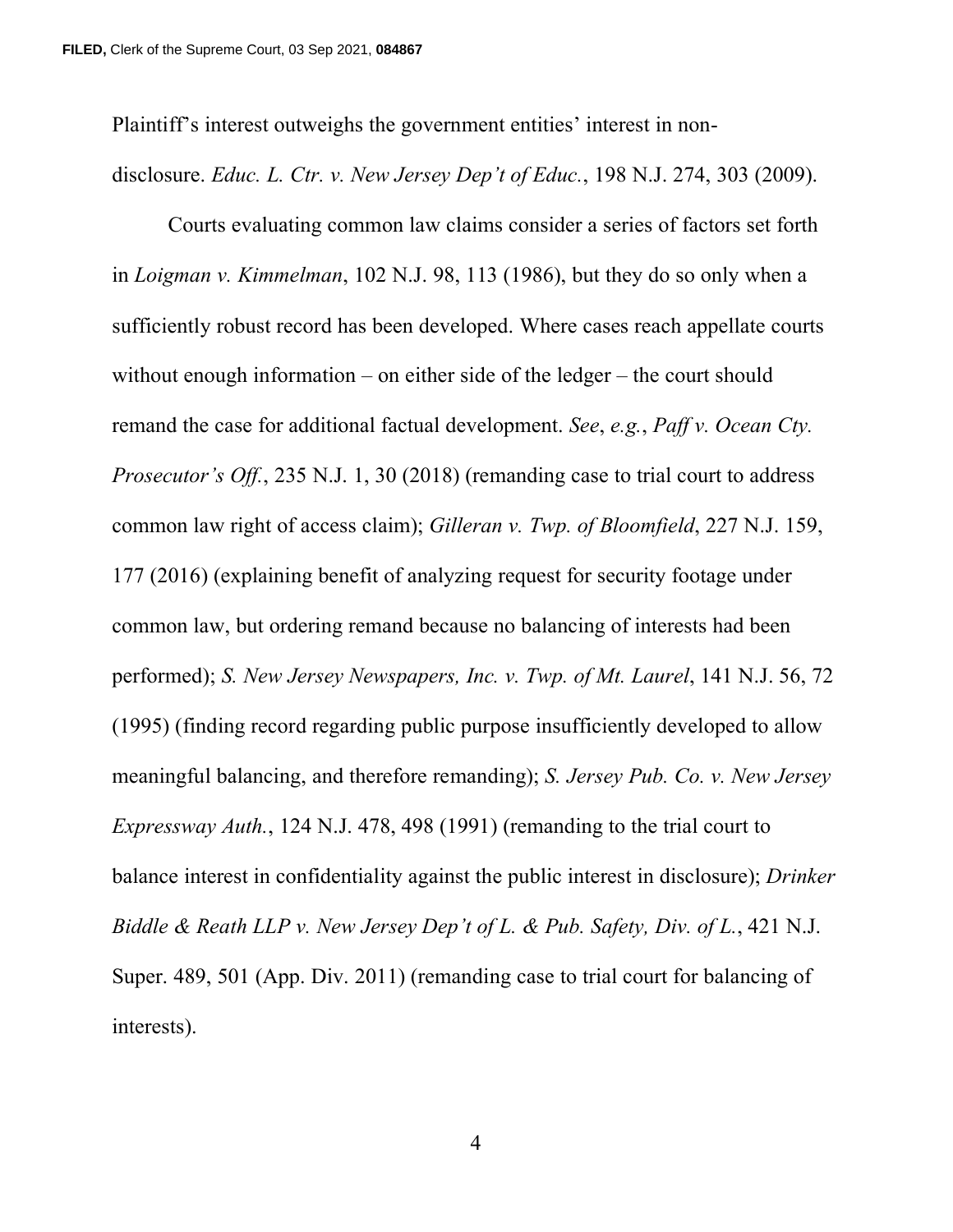Rather than order a remand to allow the development of a record, the Appellate Division endeavored to conduct the analysis on its own – without the benefit of a record that would reveal either Plaintiff's interest in obtaining the documents or the specific reasons that the Defendant law enforcement agencies sought to prevent disclosure of the documents. As a matter of basic logic, a court cannot balance interests if it does not know the weight to be assigned to one side of the scale. *Cf. State v. Szima*, 70 N.J. 196, 201 (1976) (critiquing lower court's application of speedy trial balancing test when it failed to consider information about one side). Indeed, as the Appellate Division explained more than three decades ago: "A trial court is better able than an appellate tribunal to . . . balance the parties' interests when that must be done to determine whether there is a common-law right of access." *Philadelphia Newspapers, Inc. v. State, Dep't of L. & Pub. Safety, Div. of State Police*, 232 N.J. Super. 458, 466 (App. Div. 1989). Where, as here, an appellate court does not have sufficient information about *either* side of the equation – having received *no* evidence that had been provided on the issue – the task of balancing cannot be accomplished.

## **II. The Appellate Division made critical errors in its analysis of the balancing test required under the common law right of access to public information.**

Even on the paltry record presented to the Appellate Division, the court made errors regarding the weight to be assigned to each side of the ledger.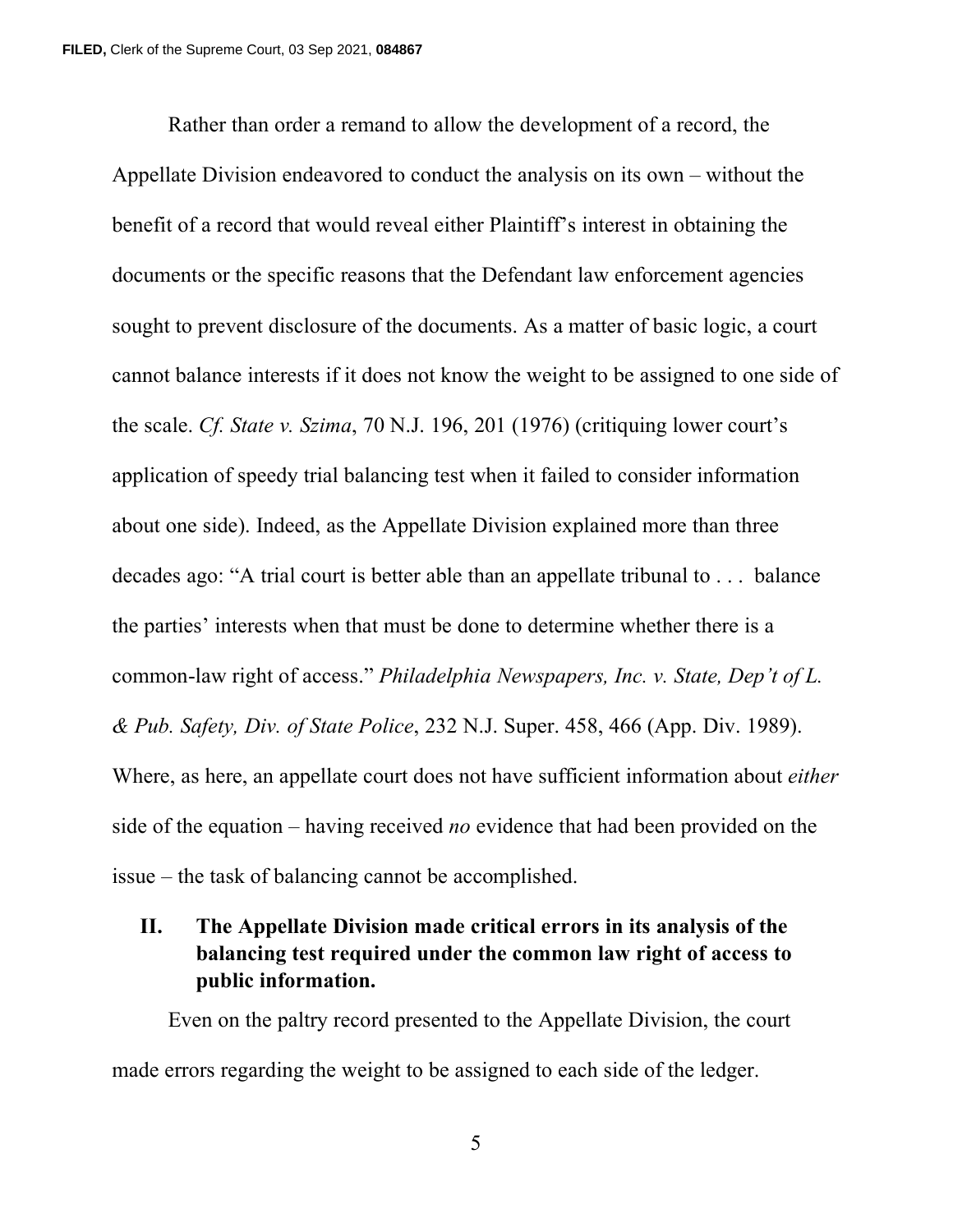# **A. The Appellate Division gave too much weight to the need to maintain the confidentiality of internal affairs reports.**

Although the trial court did not develop any record on the common law claim, the Appellate Division relied on the IAPP to hold that the law enforcement agencies could maintain the secrecy of the internal affairs report. Courts can properly consider agency regulations (similar to the IAPP), but the existence of regulations disfavoring disclosure alone cannot end the inquiry.

## **1. The court improperly treated the Attorney General's policy position as dispositive of the common law inquiry.**

Plaintiff's Petition for Certification contended that "[n]o reasonable person would argue that the AG could simply issue a policy tomorrow with a long list of records he considers to be exempt and instructing subordinate law enforcement agencies to withhold them. The AG lacks any such authority." P.Cert. at  $3.1$  $3.1$  That must be true. If the Attorney General had that power, the seminal case on the common law right of access to public information, *Loigman v. Kimmelman*, 102 N.J. 98, 113 (1986), would have been unnecessary. In that case, the Attorney General sought a court determination that it could withhold an investigative audit of a prosecutor's office. *Id.* at 101. If Attorney General directives could exempt records from public view, the Attorney General could have simply issued a

<span id="page-7-0"></span><sup>&</sup>lt;sup>1</sup> P. Cert. refers to Plaintiff's Petition for Certification.

Eliz. Opp. Cert. refers to the City of Elizabeth's Brief in Opposition to Plaintiff's Petition for Certification.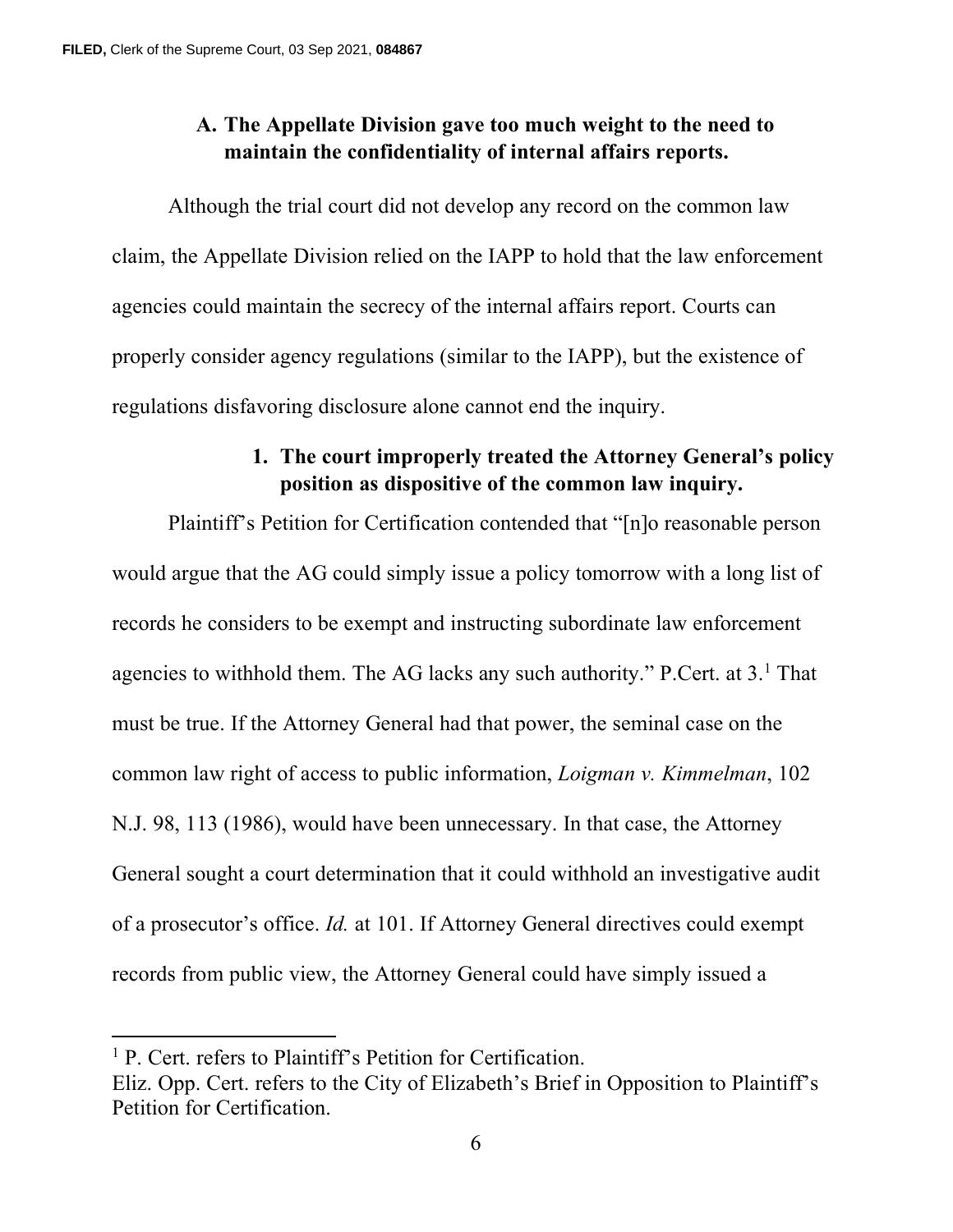directive doing just that and avoided litigation. Indeed, Defendant City of Elizabeth conceded as much in its opposition to Certification. Eliz. Opp. Cert. at 7.

An administrative agency can exempt a record from disclosure under the Open Public Records Act (OPRA) by promulgating a regulation under the authority of a statute or executive order. N.J.S.A. 47:1A-1. Whether Attorney General directives like the IAPP can achieve the same result *under OPRA* does not resolve whether the Attorney General can categorically exclude documents from public access *under the common law* by issuing a directive. As the Court has explained, in evaluating common law questions, courts look to the common law rather than to New Jersey statutes. *Higg-A-Rella, Inc. v. Cty. of Essex*, 141 N.J. 35, 50–51 (1995). Under the common law, the Court has been clear:

> The existence of a regulation is not dispositive of whether there is a common-law right to inspect a public record, but it weighs "very heavily" in the balancing process as a determination by the Executive Branch of the importance of confidentiality. In the context of [OPRA's predecessor,] the Right–to–Know Law, such regulatory exemptions preempt the balancing of the interests and preserve confidentiality on a categorical basis. That approach is not appropriate under the common law, where "the focus must always be on 'the character of the materials sought to be disclosed.'"

[*Home News v. State, Dep't of Health*, 144 N.J. 446, 455 (1996) (internal citations omitted).]

The Appellate Division needed to look beyond the existence of Attorney

General guidance.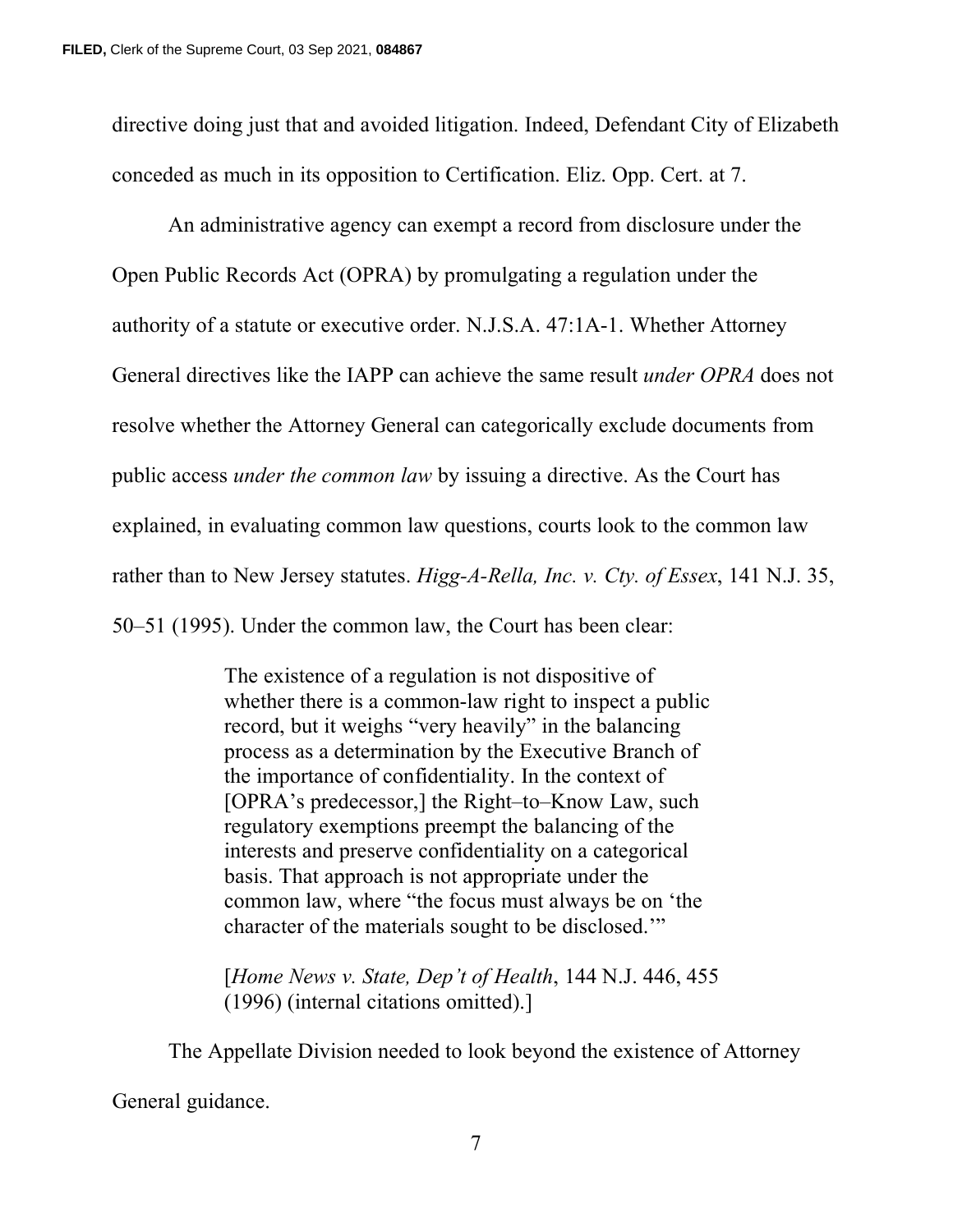**2. The court below focused exclusively on the generalized need to maintain confidentiality, without considering the particular facts of this case where the identity of complainants might be able to be protected.**

The Appellate Division focused too much on the general category of documents at issue (internal affairs records) and failed to be "sensitive to the fact that the requirements of confidentiality are greater in some situations than in others." *Id.*  (quoting *McClain v. Coll. Hosp*., 99 N.J. 346, 362 (1985)). The Court has consistently recognized the need for case- and document-specific inquiries as part of the common law balancing test. *See*, *e.g.*, *Paff v. Ocean Cty. Prosecutor's Off.*, 235 N.J. 1, 28 (2018) (reminding litigants to create a fact-specific record regarding privacy objections for OPRA and common law claims); *Higg-A-Rella*, 141 N.J. at 49 (explaining that "our holding is fact-specific, and may not be generalized to all cases in which people seek computer copies of common-law public records"); *Atl. City Convention Ctr. Auth. v. S. Jersey Pub. Co.*, 135 N.J. 53, 60 (1994) (requiring courts to engage in a balancing process "concretely focused upon the relative interests of the parties in relation to [the] specific materials"); *McClain v. College Hosp.*, 99 N.J. 346, 361(1985) (same).

No such case-specific inquiry happened here. Instead, the court determined that "[b]ecause the complainants and witnesses are members of the [Elizabeth Police Department], their statements disclosing the racist and sexist slurs that Cosgrove uttered, and his other discriminatory actions, would likely disclose their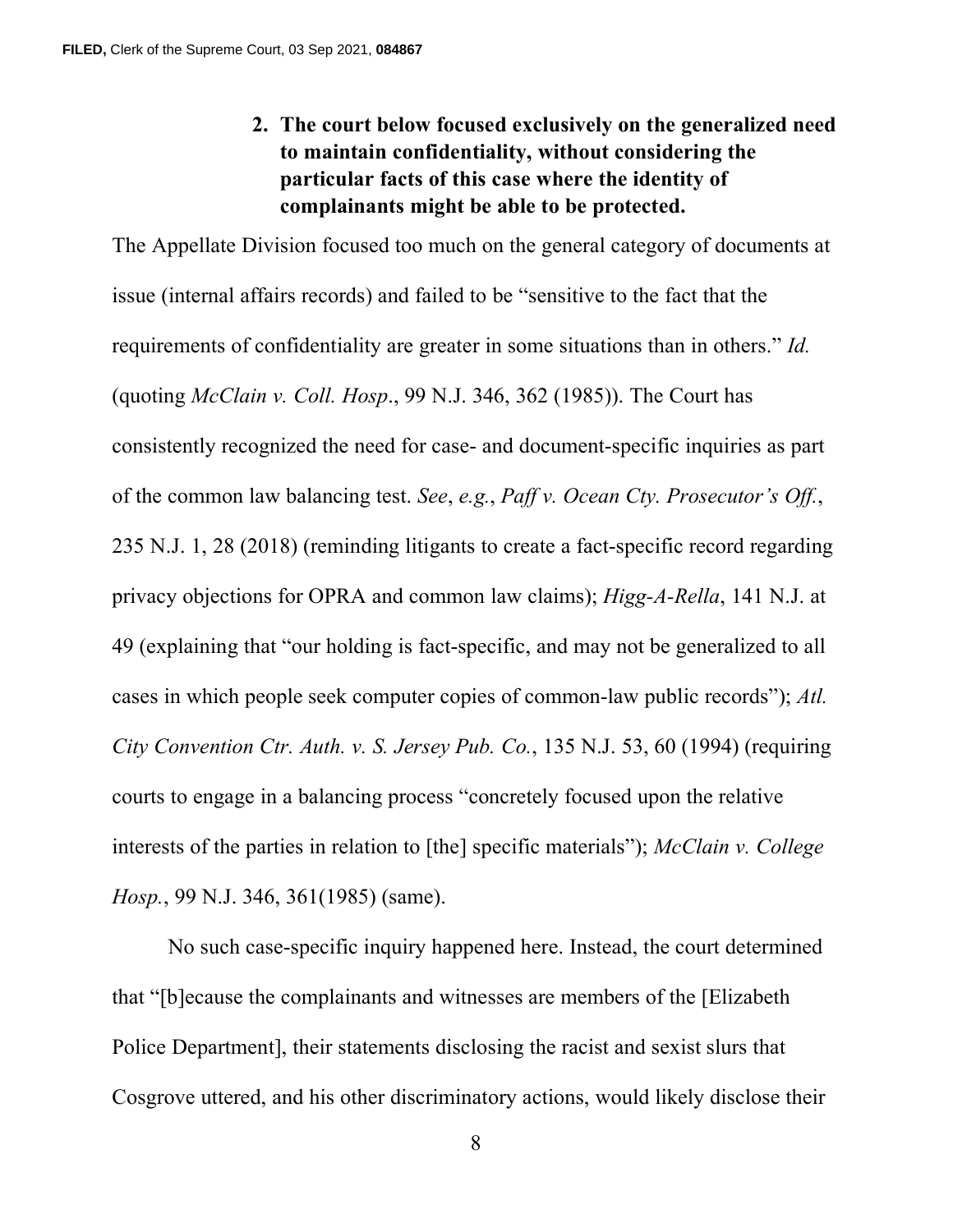identity or narrow the field to only a few individuals, even if all personally identifiable information is redacted." *Rivera*, 2020 WL 3397794, at \*8. But without reviewing the actual records, the court had no basis for that conclusion. Of course, if Cosgrove had a private conversation with Officer A in which he disparaged Officers B and C, there would be no way to reveal that Cosgrove had used slurs to reference Officers B and C without outing Officer A as the complainant. On the other hand, if Cosgrove aimed slurs at his subordinates during a rollcall meeting of the entire department (or any large subset of the department), and the court redacted the identity of the actual complainant, Plaintiff could receive the document without compromising the anonymity of those who participated in the internal affairs process.

Indeed, all internal affairs documents require this sort of individualized analysis to determine whether the laudable goal of protecting the identity of complainants requires the non-disclosure of the records. Imagine, for example, a complaint about an officer beating a suspect. Revealing the internal affairs reports might identify the victim as the source of the complaint. But in some cases, extrinsic evidence – like surveillance videos or body-worn camera footage – might provide a basis for a complaint that does not require initiation by a complainant. This is exactly the sort of individualized determination the Court recommended in *Paff v. Ocean Cty. Prosecutor's Off.*: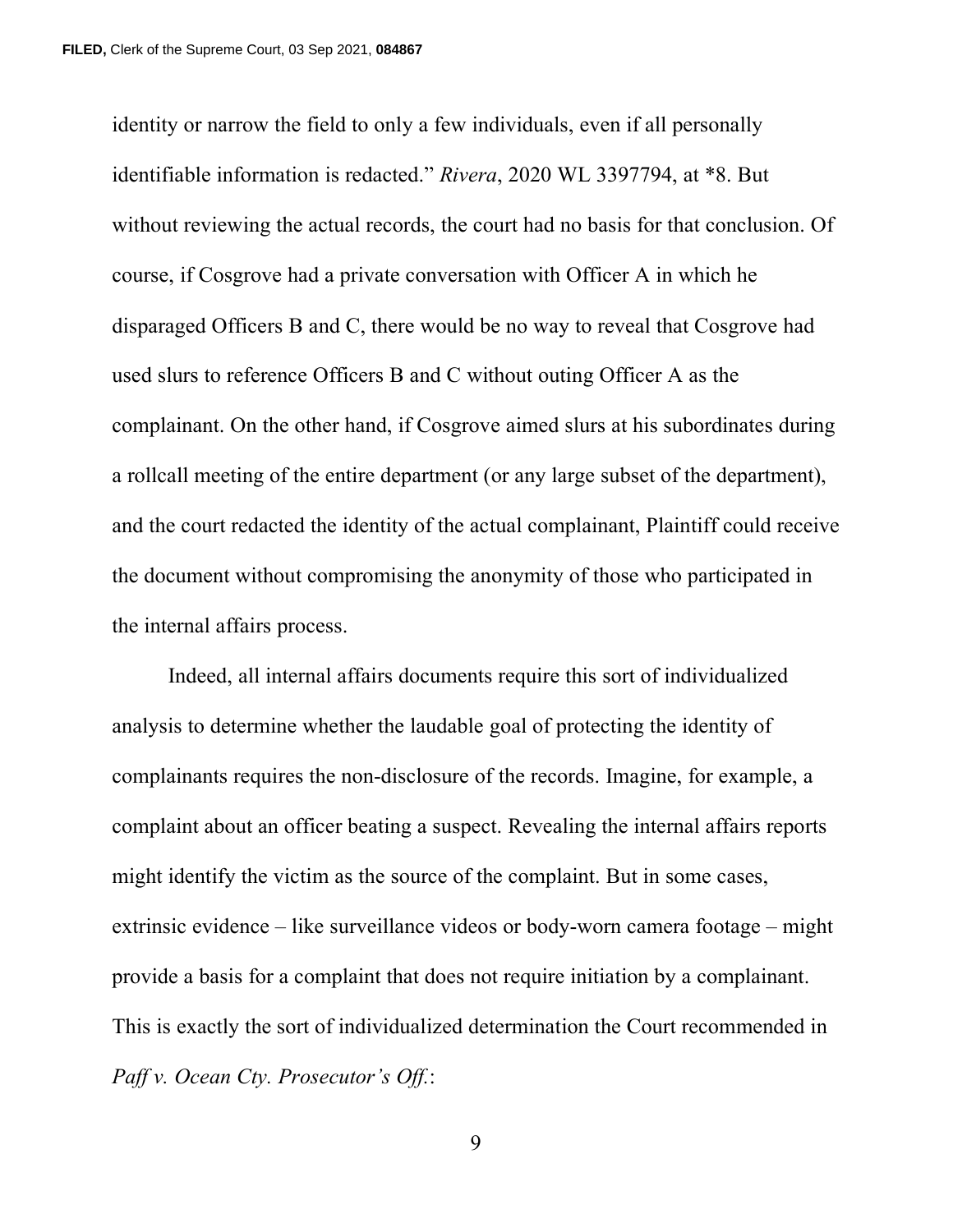[T]he driver's privacy interest did not warrant the [office]'s decision to withhold recordings from disclosure in this case. [But i]n other settings, a third party's reasonable expectation of privacy may warrant withholding a record from disclosure. . . . For example, if a sexual assault or similar crime were recorded by [a mobile video recorder (MVR)], the victim would have a compelling objection to the disclosure of that recording, even in redacted form. In other circumstances, the blurring of a victim's face or other methods of redaction prior to disclosure of an MVR recording may resolve a privacy concern.

[235 N.J. at 28.]

The Appellate Division's cramped view of what redaction could achieve and what would necessarily be revealed by the production of internal affairs files led it to improperly analyze only the government's interest in secrecy. By failing to allow Plaintiff to create a record regarding the need for the document, the court deprived itself of the chance to properly weigh the other side of the balance.

### **B. The Appellate Division failed to appreciate the importance of public knowledge about racism and sexism in policing.**

The Appellate Division's analysis contains no consideration of the ways that transparency in police discipline – even when police executives have acted in racist and sexist ways – builds public confidence in police and policing. A "see no evil, hear no evil" approach to policing will not fool members of the public into thinking that police departments are operating without racism or sexism. In 2017, only 57 percent of Americans reported having "quite a lot" or "a great deal" of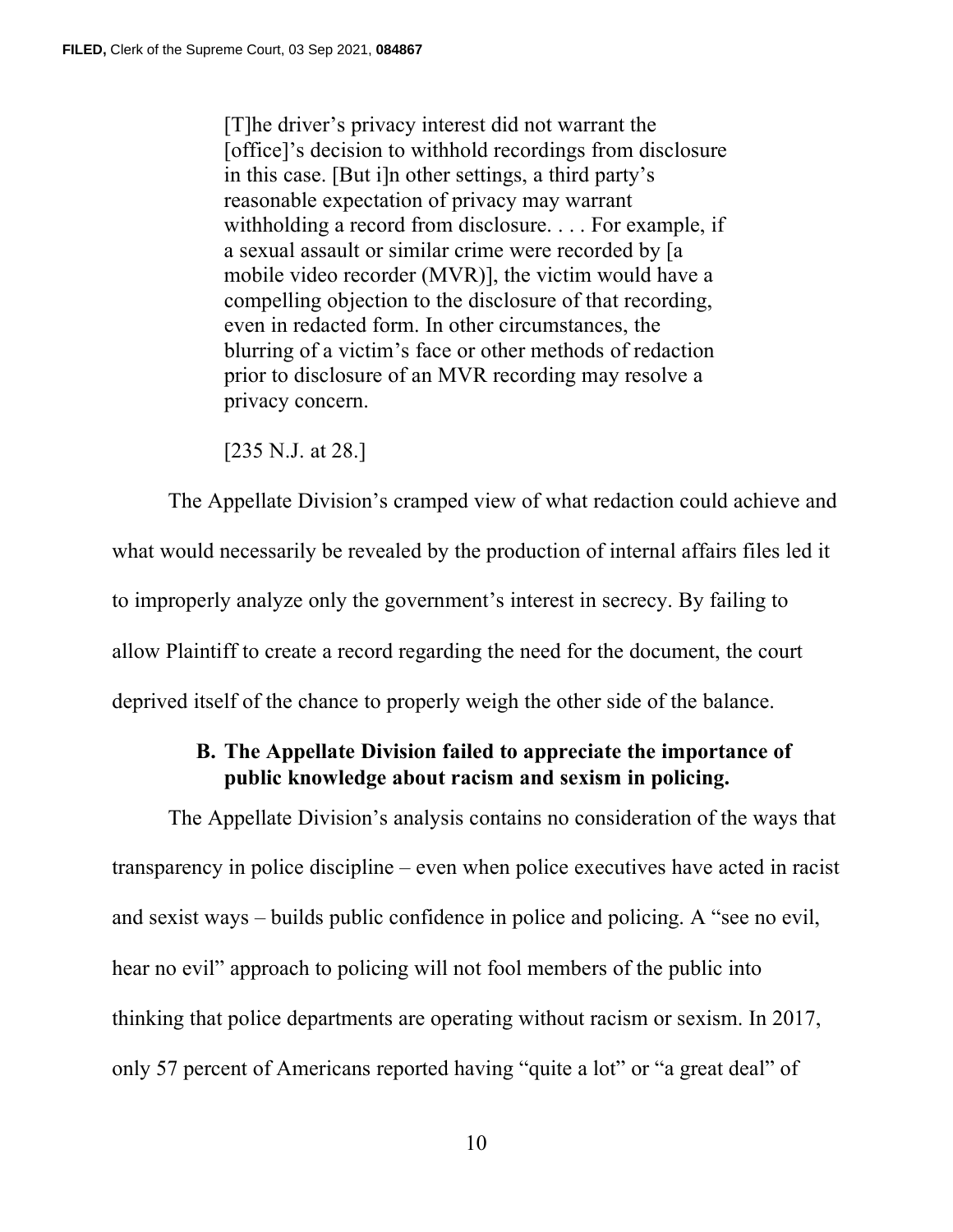confidence in police. Congressional Research Service, *Public Trust and Law Enforcement: A Discussion for Policymakers* (Dec. 13, 2018), Page 2, Table 1. Among Black Americans, that number drops to a mere 30 percent. *Id*. Indeed, even before the murder of George Floyd, a large majority (60 percent) of Americans believed that deadly encounters between Black people and police officers were signs of broader issues in police departments. Rick Morin, et al. *Police Views, Public Views*, Pew Research (Jan 11, 2017). [2](#page-12-0) The perception is particularly grim in the Black community, with 79 percent of respondents saying fatal encounters are a sign of a broader issue. *Id.* 

Less information about misconduct does not build confidence. An "absence of public information [about discipline] allows negative perceptions, and the belief that the police generally are not responsive to the complaints[,] to fester." U.S. Commission on Civil Rights, *Police Use of Force: An Examination of Modern Policing Practices* (Nov. 2018) at 61.

Distrust of police comes with profound consequences. Community trust "is the key to effective policing" and the lack of it undermines the ability of police officers to do their jobs successfully. *See* International Association of Chiefs of Police, *Building Trust Between the Police and the Citizens They Serve*, 7 (Jan.

<span id="page-12-0"></span><sup>&</sup>lt;sup>2</sup> *Available at* [https://www.pewresearch.org/social-trends/2017/01/11/police-views](https://www.pewresearch.org/social-trends/2017/01/11/police-views-public-views/)[public-views/.](https://www.pewresearch.org/social-trends/2017/01/11/police-views-public-views/)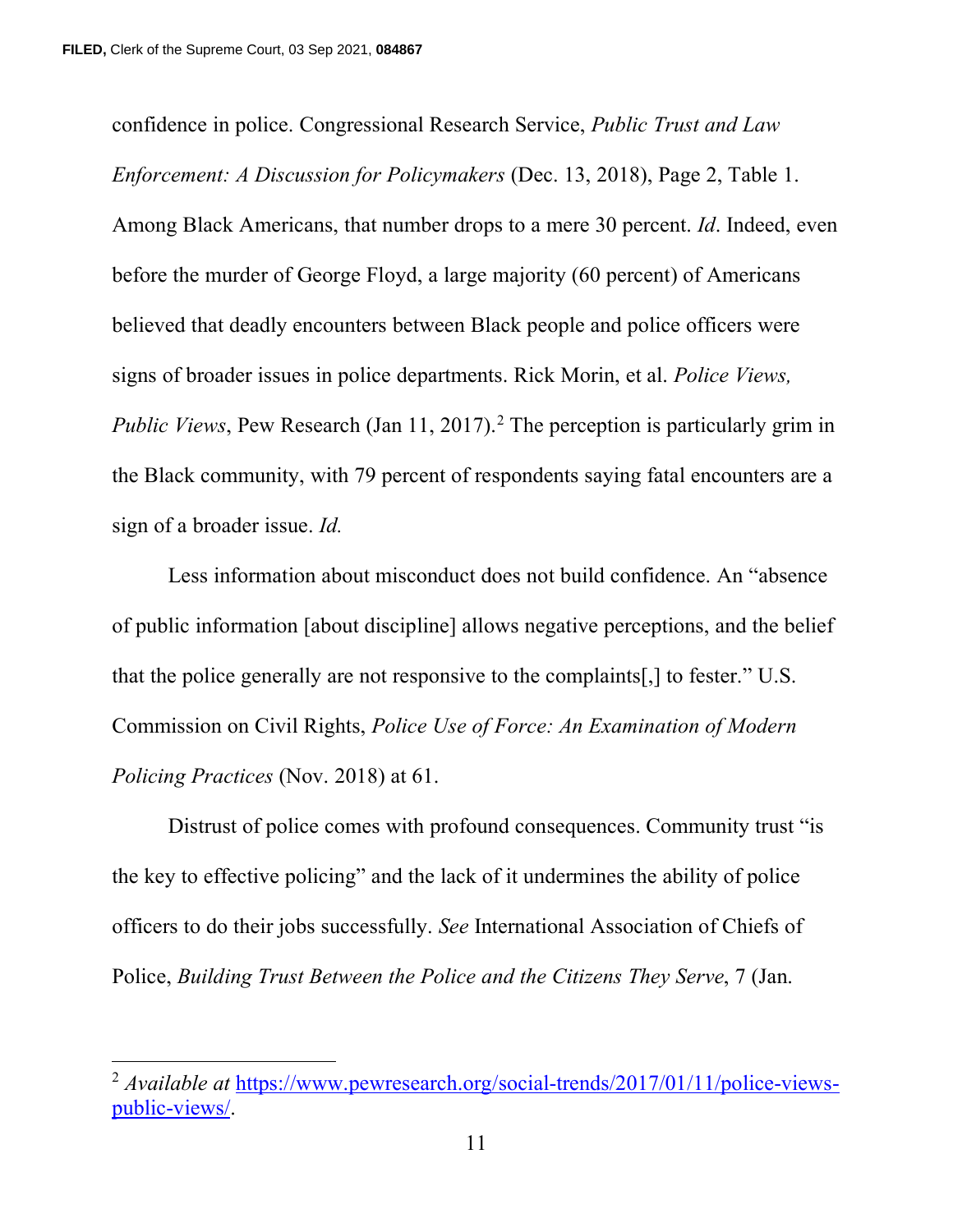2014). Where the public cannot learn about disciplinary action, it cannot serve its vital role as a "check" on government. *See Worcester Telegram & Gazette Corp v. Chief of Police of Worcester*, 787 N.E.2d 602, 607 (Mass. Ct. App. 2003) ("A citizenry's full and fair assessment of a police department's internal investigation of its officer's actions promotes the core value of trust between citizens and police essential to law enforcement and the protection of constitutional rights."); *Welsh v. City & Cty. of San Francisco*, 887 F. Supp. 1293, 1302 (N.D. Cal. 1995) ("The public has a strong interest in assessing . . . whether agencies that are responsible for investigating and adjudicating complaints of misconduct have acted properly and wisely.").

The fact that Director Cosgrove resigned – after much delay – does not obviate the need for the public to learn about the contents of the internal affairs investigation. Members of the public have a right to know whether Cosgrove was investigated appropriately. They want to know why the Mayor stalwartly defended Cosgrove against "character assassination." Ali Watkins, *Police Director in New Jersey Resigns After Inquiry Finds He Used Racist and Sexist Slurs*, N.Y. Times  $(Apr. 29, 2019).$ <sup>[3](#page-13-0)</sup> They want to know whether large swaths of the Elizabeth Police

<span id="page-13-0"></span><sup>3</sup> *Available at* [https://www.nytimes.com/2019/04/29/nyregion/elizabeth-police](https://www.nytimes.com/2019/04/29/nyregion/elizabeth-police-racism-james-cosgrove.html)[racism-james-cosgrove.html.](https://www.nytimes.com/2019/04/29/nyregion/elizabeth-police-racism-james-cosgrove.html)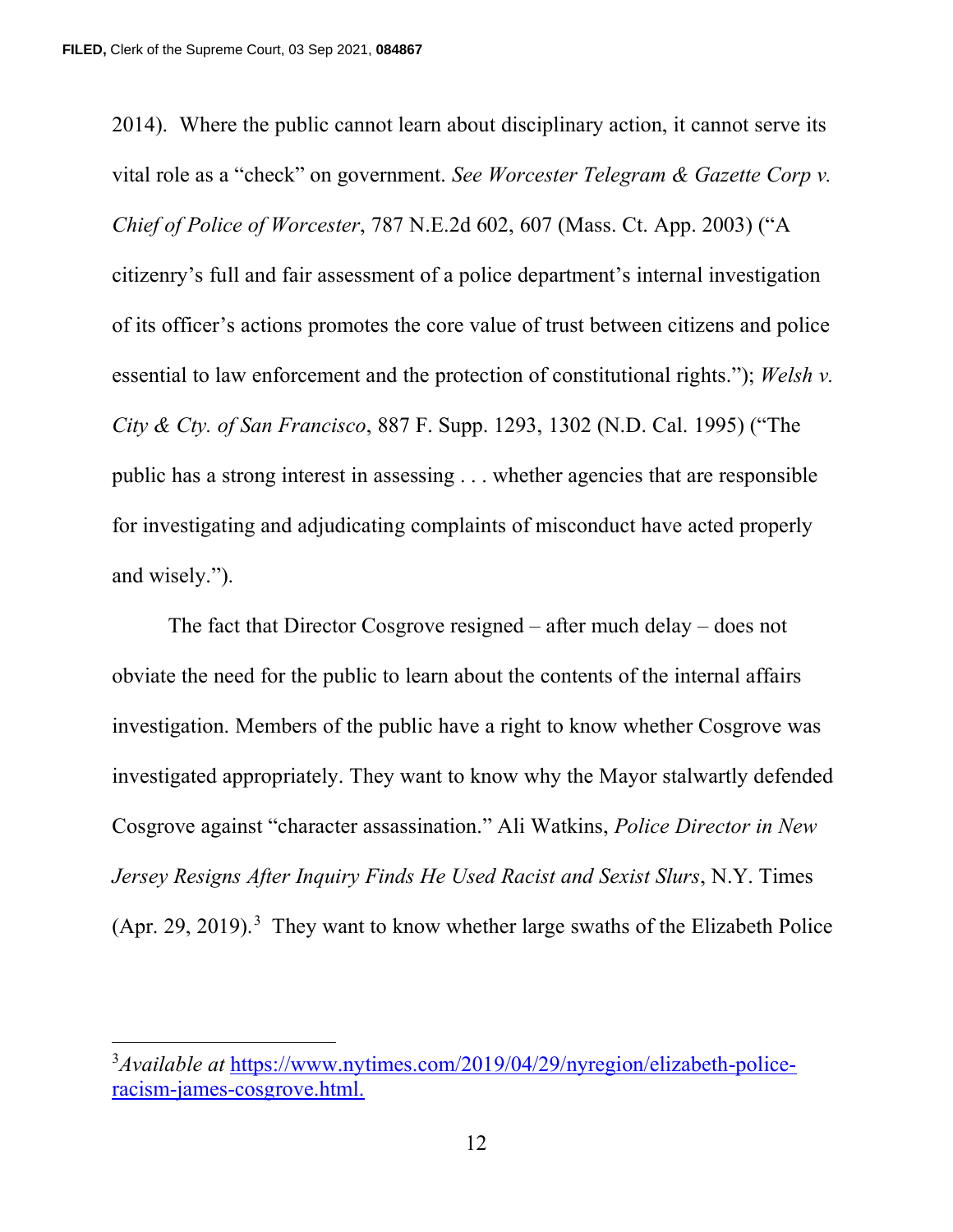Department sat silently as its leader disparaged women and people of color who worked for him.

Broad distrust of police officers, particularly in communities of color, will not abate if law enforcement asks the public to simply trust that it has properly addressed racist misconduct among its leaders. After all, "[s]unlight is the greatest disinfectant when the government acts in dark corners." *Paff*, 235 N.J. at 34 (Albin, J., dissenting) (*citing Buckley v. Valeo*, 424 U.S. 1, 67 (1976), (*quoting* Louis Brandeis, *What Publicity Can Do, in Other People's Money and How the Bankers Use It* 62 (National Home Library Foundation ed. 1933)).

Justice Albin explained that "[t]he public – particularly marginalized communities – will have greater trust in the police when law enforcement activities are transparent. . . " *Paff*, 235 N.J. at 36 (Albin, J., dissenting). The Appellate Division wholly ignored that benefit when it attempted to balance the competing interests, without reviewing the actual records or allowing Plaintiff to explain his interest in obtaining them.